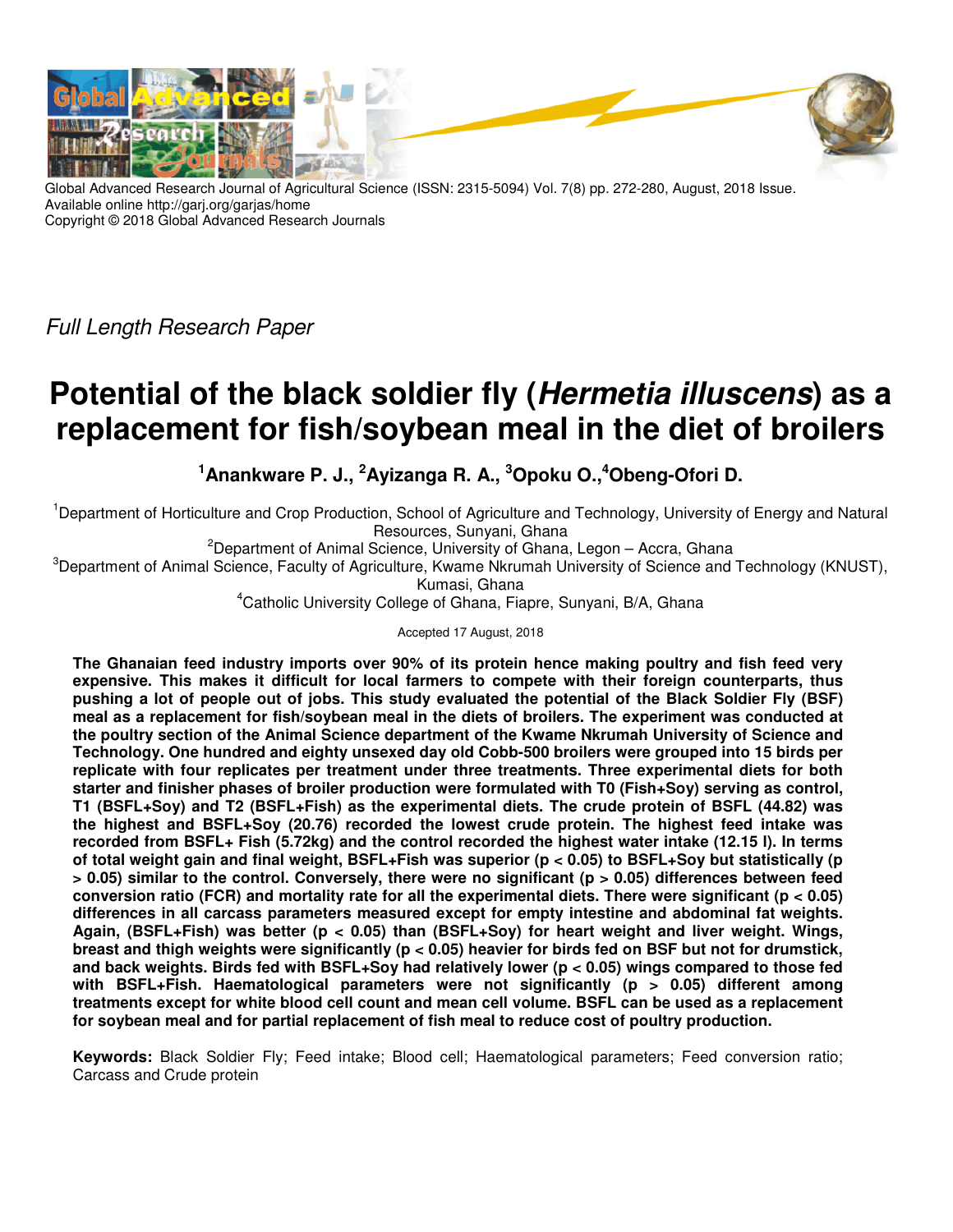# **INTRODUCTION**

The high rate of increase in world population has made advances in agricultural technology imperative. Dairy, poultry, livestock and fish are the main sources of animal proteins for human nourishment. It is therefore, important that the animals and fishes are properly reared with complete diets formulated by the combination of essential nutrients in the right proportions (AIFP, 2004). It is well known that maggots, which appear during the biological treatment of chicken droppings, improve the growth rate of broiler chicken (Awonyini *et al*., 2003). The pollution problems caused by livestock effluent, and the mass accumulation of poultry waste, could be solved by using chicken droppings as a growth medium for certain living organisms, including house flies (*Musca domestica* L.) (Boushy, 1991) as the resulting maggots offer a high protein feed for poultry and fish (Zuidhof *et al*., 2003; Ogunii *et al.,* 2007).

Poultry keeping, according to Abbey *et al.* (2008) is still an economically feasible occupation for many Ghanaians. However, the cost of poultry production keeps rising due to the high cost of feedstuffs. This has stimulated interest in the development of non-conventional feeds (Adejuyitan, 2011) which may increase profitability of farmers. The cost of feed constitutes up to 70% of the cost of producing broilers (The poultry site, 2007) and this makes broiler production too expensive for many farmers. Alternatives to conventional feed ingredients used in formulating broiler feed will help reduce the cost of production and boost local chicken production.

Maggot meal has been reported to be a possible alternative to the expensive protein sources (Sheppard, 2002; Ogunji *et al*., 2007). Calvert *et al*. (1971) suggested the use of maggots as a replacement for some key ingredients in feeds and this was further corroborated by Teotia and Miller (1974). It is cheaper, has good nutritional value, and less tedious to produce than other animal protein sources. It is also produced from wastes, which otherwise would constitute an environmental nuisance. According to Hwangbo *et al.* (2009), dried house fly maggots and pupae contain 56.9 and 60.7% crude protein and 20.9 and 19.2% crude fat, respectively. They have protein and amino acid compositions similar to fish meal and can replace 7% of the fish meal in broiler chicken feed (Hwangbo *et al.,* 2009). Many earlier studies are available on the utilisation of maggots as poultry feed supplement (Onifade *et al.*, 2001).

However, the efficacy of the black soldier fly maggot in

broiler chicken production is still debatable. In particular, the efficiency of black soldier fly (*Hermetia illucens* L) larvae (BSFL) on broiler growth performance is still unknown in terms of carcass characteristics and the success of reaching market weight. Therefore, the objective of this study was to evaluate the use of black soldier fly larvae as a replacement for fish/soybean meal in the diets of broiler chickens.

# **MATERIALS AND METHODS**

The study was conducted at the Poultry Section of the Department of Animal Science of the Faculty of Agriculture, Kwame Nkrumah University of Science and Technology (KNUST), Kumasi spanning eight weeks (February-April, 2015).

# **Source(s) of Black Soldier Fly Larvae (BSFL)**

The BSFL were obtained from a specially prepared unit for the growing of the BSFL using the method as described by Devic *et al.,* (2014). BSFL were reared on3 kg moist spent grain (brewery waste)  $+ 2$  kg dry fish feed factory waste  $+$ 0.5 litre yeast (liquid)  $+$  4.5 litres of water. Eggs were obtained through adults kept in captivity in large cages (80cmx80cmx150 cm) (Figure 1). These cages are made of a metallic frame covered with a small mesh net. Each cage was mounted on a wooden table to prevent interference by predators (Figure 1). During the night and on rainy days, the cages were kept in a building roofed with transparent plastic sheets (to allow more sunlight) and they were often carried outside to enjoy a direct sunlight. Temperature and humidity were not controlled and so depended on the weather. Five thousand adults were stocked at a time in a cage and they did not require any food, only water was provided using a water reservoir, which delivered water on an absorbing paper sheet at every 30 minutes approximately, water drops were sprayed.

The oviposition sites were made of an odorous substrate (usually brewery solid wastes or moist poultry manure) placed in a bowl, covered with cardboard strips and dried leaves. In general females prefer laying eggs in dried small crevices. For this reason, pieces of cardboard were placed inside the cage for the purpose of oviposition. Eggs were collected from the oviposition sites every two days.

Masses of eggs were then weighed and transferred into small plastic containers (approximately 0.15 - 0.2 mg eggs per container) for 5 to 7 days; duration for the eggs to hatch.

<sup>\*</sup>Corresponding Author's Email: anankware@yahoo.com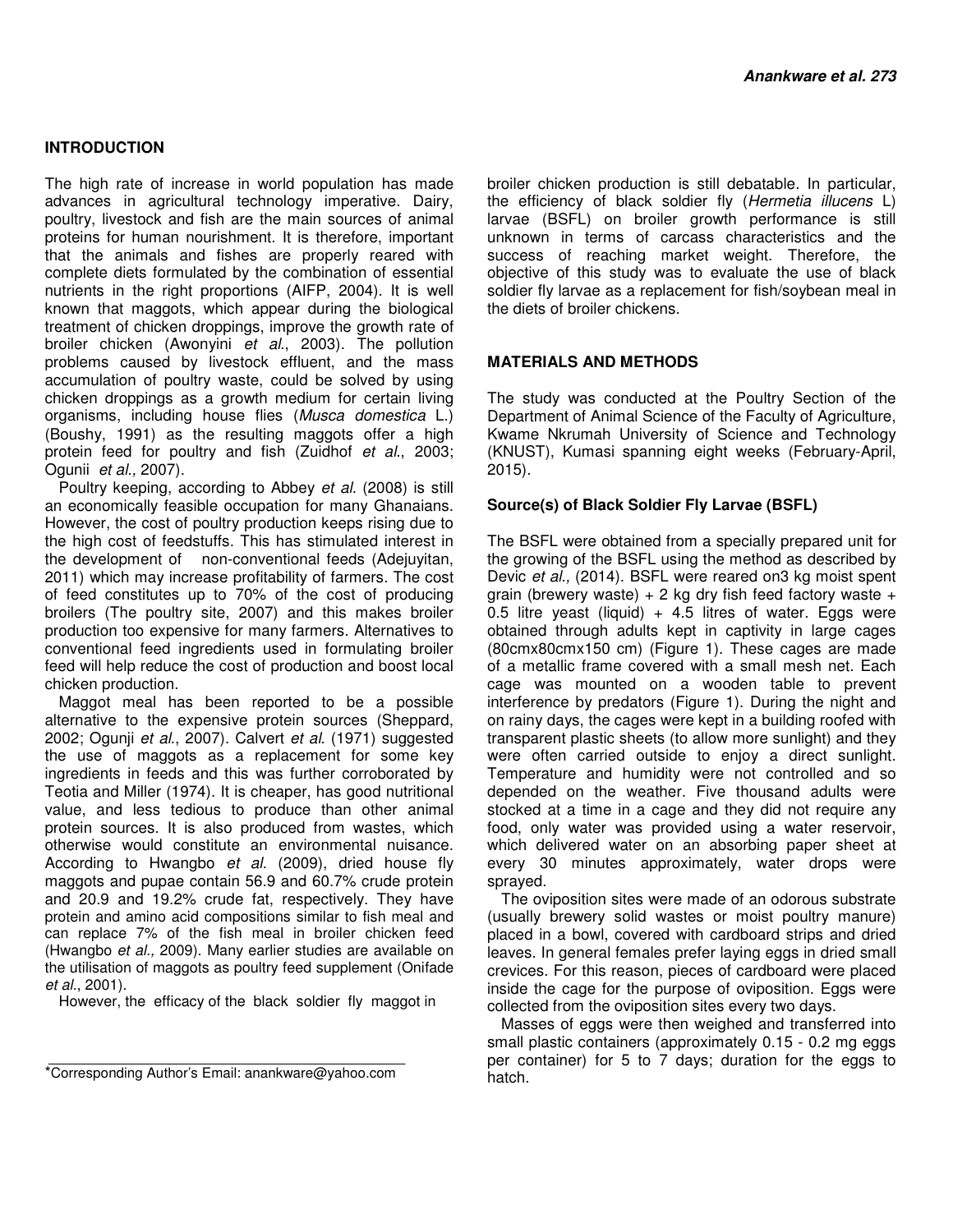

**Figure 1:** Rearing cage for Black Soldier Fly

After hatching, the small larvae were transferred into culture boxes (45 cm x 76 cm x 16 cm)prepared with a mixture of 3 kg moist spent grain (brewery solid waste) + 2 kg dry fish feed factory waste  $+$  0.5 L yeast (liquid)  $+$  4.5 L water. Five thousand to six thousand five hundred larvae were fed on this mixture for six to seven days (feed is provided ad libitium to allow a maximised growth). Throughout the growth period, the boxes are covered by a nylon net held in place by an elastic band to prevent other flies' oviposition. After hatching, the small larvae were transferred into culture boxes (45 cm x 76 cm x 16 cm)prepared with a mixture of 3 kg moist spent grain (brewery solid waste) + 2 kg dry fish feed factory waste + 0.5 L yeast (liquid)

Larvae were harvested (separated) from the substrate by hand collection. In each box, the substrate was pushed to one side of the box and left for a few minutes. The larvae were then easily harvested (collected) at the bottom of the box where they had migrated (the substrate was removed progressively to allow the larvae migration and collection). Eight hundred grammes larvae were collected on average per box. The larvae were then divided into two, a large portion representing about 80% to 90% of the harvest and a small portion representing 20% or 10%. The large portion was processed into dried larvae for protein whereas, the small portion was allowed to pupate and emerge into adults to continue the cycle. held in place by an elastic band to prevent other<br>psition.<br>were harvested (separated) from the substrate by<br>pection. In each box, the substrate was pushed to<br>of the box and left for a few minutes. The larvae the bottom of the<br>ate was removed<br>›n and for easier

The large portion larvae were washed with water and placed in buckets containing sawdust overnight to empty their guts. Drying was achieved through gas oven drying for 2 hours or by sun-drying for two to four days depending on the availability of sunshine.

When the small portion larvae (larvae intended to continue the cycle) had reached the stage of prepupae (defined by the change of the colour from white/cream to

atching, the small larvae were transferred into brown), they were transferred into acage to lary over the small representing and the small for the images. The adults were put linto acage to lay equass the positive provisio brown), they were transferred into another container<br>containing sawdust, and kept there until they had turned into imagos. The adults were put into a cage to lay eggs to continue the cycle. Within a cohort or batch of production (i.e. larvae produced from the same batch of eggs) one or two boxes were not harvested in order to get new pupae to repopulate the cages. Pupae were usually kept in a small plastic cage awaiting emergence of adults so as to protect into imagos. The adults were put into a cage to lay eggs to continue the cycle. Within a cohort or batch of production (i.e. larvae produced from the same batch of eggs) one or two boxes were not harvested in order to get into the large cages when they emerged (Devic *et al.,* 2014).

# *Experimental Diets*

Three experimental diets were formulated for both starter and finisher phases of broilers as outlined in Tables 1 and 2. In the experimental diets, BSFL replaced fish meal and soybean meal in T1 and T2, respectively whiles all other components of the diet remained same in all the treatments. in Tables 1 and<br>ental diets, BSFL replaced fish meal and<br>T1 and T2, respectively whiles all other<br>the diet remained same in all the

# *Experimental Birds and Design*

Two hundred unsexed day old Cobb-500 commercial strains of broiler chickens were purchased for the study. The chicks were obtained from Akate farms, a commercial hatchery located in Kumasi, Ghana and reared in a common brooder house for the first 28 days  $(0 - 4$  weeks). One hundred watt electric bulbs were used to provide continuous light and heat during the brooding stage. One hundred and eighty birds were selected and randomly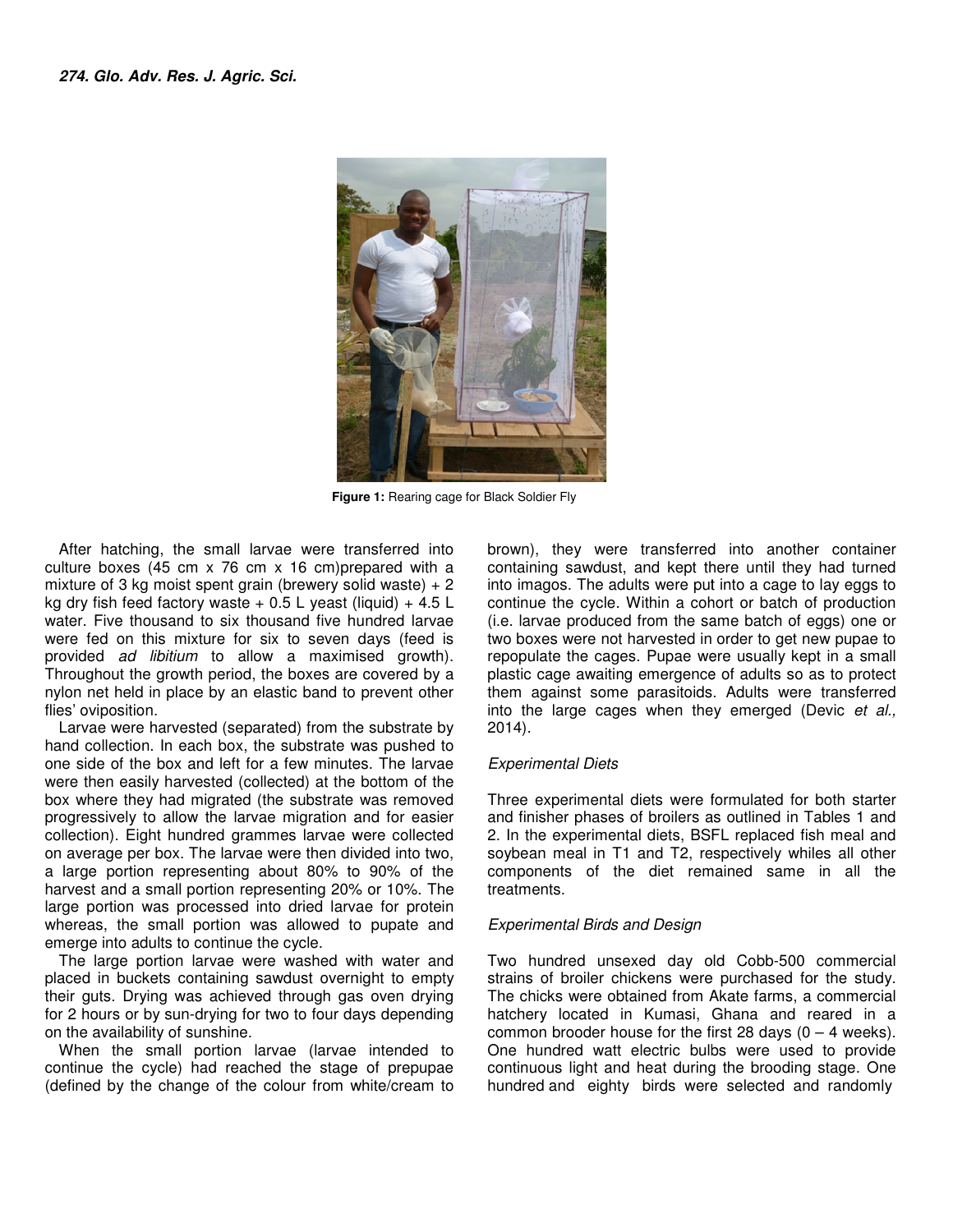#### **Table 1:** Percent ingredients in starter diet used to raise broiler birds

| <b>Starter diet</b> | % of Formulation |                 |                |
|---------------------|------------------|-----------------|----------------|
| Item                | T0 (Control)     | T1              | T <sub>2</sub> |
| Maize               | 56               | 56              | 56             |
| Fishmeal            | 12 <sup>2</sup>  | 0               | $12 \,$        |
| Soybean meal        | 15               | 15              | 0              |
| Wheat bran          | 15               | 15              | 15             |
| <b>BSF</b> prepupae | 0                | 12 <sup>2</sup> | 15             |
| Oyster shell        | 1.25             | 1.25            | 1.25           |
| Premix              | 0.50             | 0.50            | 0.50           |
| Salt                | 0.25             | 0.25            | 0.25           |
| Total (%)           | 100              | 100             | 100            |

**Table 2:** Percent ingredients in grower-finisher diet used to raise broiler birds

| Grower-finisher diet | % of Formulation |      |                |
|----------------------|------------------|------|----------------|
| Item $(\%)$          | T0 (Control)     | T1   | T <sub>2</sub> |
| Maize                | 60               | 60   | 60             |
| Fishmeal             | 10               |      | 10             |
| Soybean meal         | 13               | 13   | 0              |
| Wheat bran           | 15               | 15   | 15             |
| <b>BSF Prepupae</b>  | 0                | 10   | 13             |
| Oyster shell         | 25. ا            | 1.25 | 1.25           |
| Premix               | 0.50             | 0.50 | 0.50           |
| Salt                 | 0.25             | 0.25 | 0.25           |
| Total (%)            | 100              | 100  | 100            |

assigned to the three treatments with four replicates in a completely randomised design. From the first day of the experiment, birds were grouped into 15 birds per replicate for the three treatments.

# *Housing*

The birds were raised in a deep litter house partitioned into 12 pens measuring 1.82 m x 1.75 m x 0.75m giving a floor space of 0.20 square meters per bird. The pens were thoroughly cleaned and washed with disinfectant before the start of the experiment. Wood shavings were spread on the floor to about 5cm depth to provide litter for the birds.

# *Management of Birds*

Feed and water were offered *ad libitum* because the experiment did not require any form of restricted feeding. Routine and periodic management practices such as vaccination, drug administration and maintenance of cleanliness within and outside the poultry pens were carried out. Birds were vaccinated against Gumboro, and Newcastle diseases and medication for Coccidiosis was provided at three days of age and again in the third week using Sulfadimidine Sodium 33% (Bremer Pharma GMBH, Germany) via the drinking water. Besides, all necessary bio security measures (Traffic control, sanitation and culling of sick birds) aimed at preventing diseases were put in place during the experiment. Then again, international protocols on the use of animals for experiments were followed using the Institutional Animal Care and Use Committees guidebook (IACUS, 2002).

# *Parameters Measured*

Among the parameters of interest in the study were daily feed intake, total feed intake, water intake, live weight gain, mortality and blood metabolite profile. At the end of the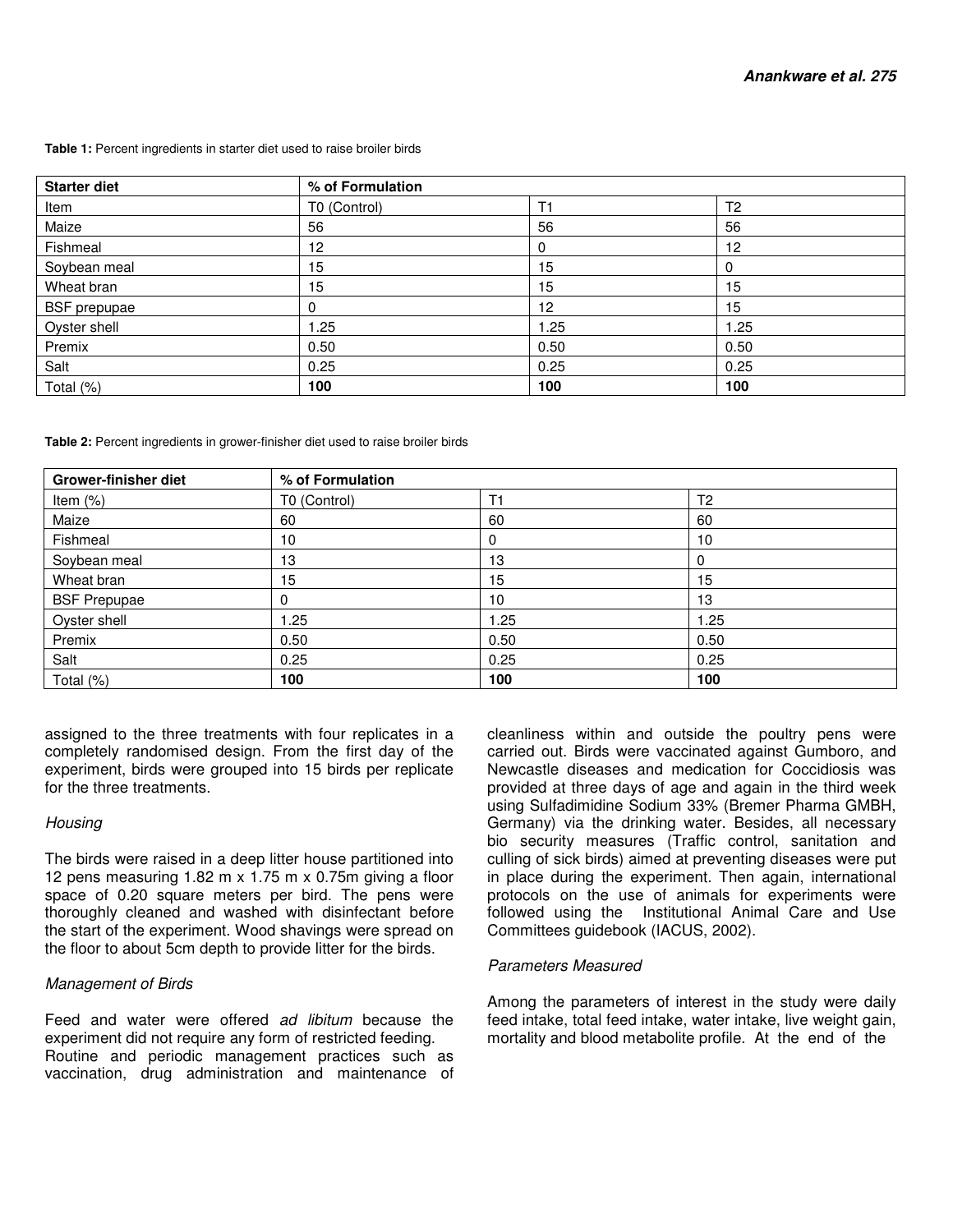| <b>Sample</b>    | Dry<br>matter<br>[g/g] | Ash*<br>[%] | Crude<br>protein*<br>[%] | Crude fat*<br>[%] | NDF*<br>[%] | ADF*<br>[%] | Energy<br>(Kcal/g)       |
|------------------|------------------------|-------------|--------------------------|-------------------|-------------|-------------|--------------------------|
| <b>BSFL</b>      | 0.92                   | 17.71       | 44.82                    | 18.03             | 39.94       | 15.57       | $\overline{\phantom{a}}$ |
| <b>BSFL+Fish</b> | 0.87                   | 10.92       | 21.53                    | 7.56              | 59.74       | 10.41       | 331.43                   |
| <b>BSFL+Sov</b>  | 0.87                   | 7.67        | 20.76                    | 5.94              | 43.21       | 10.37       | 332.97                   |
| Fish+Sov         | 0.87                   | 14.32       | 22.61                    | 5.45              | 43.75       | 8.13        | 327.42                   |

 **Table 3:** Chemical composition of BSFL, fishmeal and soybean meal

 **Table 4:** Effect of BSFL larvae on growth performance of birds

| Growth<br>performance  | <b>Treatments</b> |                    |                    | <b>SEM</b> | P-value |
|------------------------|-------------------|--------------------|--------------------|------------|---------|
| indices/bird           | T0                | <b>T1</b>          | T2                 |            |         |
| Daily feed intake (kg) | $0.101^a$         | $0.084^{b}$        | $0.103^{a}$        | 0.002      | 0.001   |
| Total feed intake (kg) | 5.63 <sup>a</sup> | $4.72^{b}$         | $5.72^{a}$         | 0.12       | 0.001   |
| Initial weight (kg)    | 0.51              | 0.66               | 0.64               | 0.089      | 0.483   |
| Daily weight gain (kg) | $0.031^{ab}$      | $0.024^{b}$        | $0.037^a$          | 0.002      | 0.002   |
| Total weight gain (kg) | $1.70^{ab}$       | $1.32^{b}$         | 2.07 <sup>a</sup>  | 0.10       | 0.002   |
| Final weight (kg)      | $2.35^{ab}$       | $1.98^{b}$         | $2.71^a$           | 0.098      | 0.002   |
| FCR*                   | 3.41              | 3.60               | 2.78               | 0.25       | 0.111   |
| Daily Water Intake (I) | $0.215^a$         | $0.18^{b}$         | 0.208 <sup>a</sup> | 0.003      | 0.001   |
| Water Intake (I)       | $12.15^a$         | 10.08 <sup>b</sup> | $11.66^a$          | 0.13       | 0.001   |
| Mortality (%)          | 11.7              | 5.0                | 1.7                | 4.19       | 0.279   |

*a,b: Mean values in the same row with different superscript are significantly (p<0.05) different.* 

*\*FCR = Feed conversion ratio; SEM= Standard Error of Means*; T0 (Control), T1 (BSFL+Soy), T2 (BSFL+Fish)

feeding trial, a sample of the birds (5 males and 5 females) were euthanized and carcass parameters taken. Feed conversion efficiency was determined as well.

# *Chemical Analysis*

Proximate analysis of BSFL was carried out at the Department of Animal Science's Nutrition laboratory, KNUST-Kumasi and repeated at the International Centre for Insect Ecology and Physiology (ICIPE) in Nairobi, Kenya. The metabolisable energy (ME) of BSFL was determined using the equation of NRC (1994): ME  $(kcal/kg) = (35 \times %CP) + (85 \times %CF) + (35 \times %NFE).$ 

#### *Statistical Analysis*

Analysis of variance was conducted on the data collected using GenStat Discovery Edition Version 12, 2012 and the Least Significant Difference (LSD) was used to separate

the means that were found to be significant at the 5% significance level.

# **RESULTS**

### *Proximate Composition of Feed*

The chemical composition of BSFL, fish meal and soybean meal is shown in Table 3. BSFL had the highest crude protein (44.82%), followed by T0 (Fish+Soy) (22.61), T2 (BSFL+Fish) (21.53) and the least being T1 (BSFL+Soy) (20.76). In terms of crude fat, BSFL had the highest value (18.03%) followed by T2 (BSFL+Fish), T1 (BSFL+Soy) and T0 (Fish+Soy) with 7.56%, 5.94% and 5.45%, respectively.

*Effect of BSFL on Growth Performance of Birds* 

Table 4 presents the effect of BSFL formulated meal on the growth performance of the birds. The highest feed intake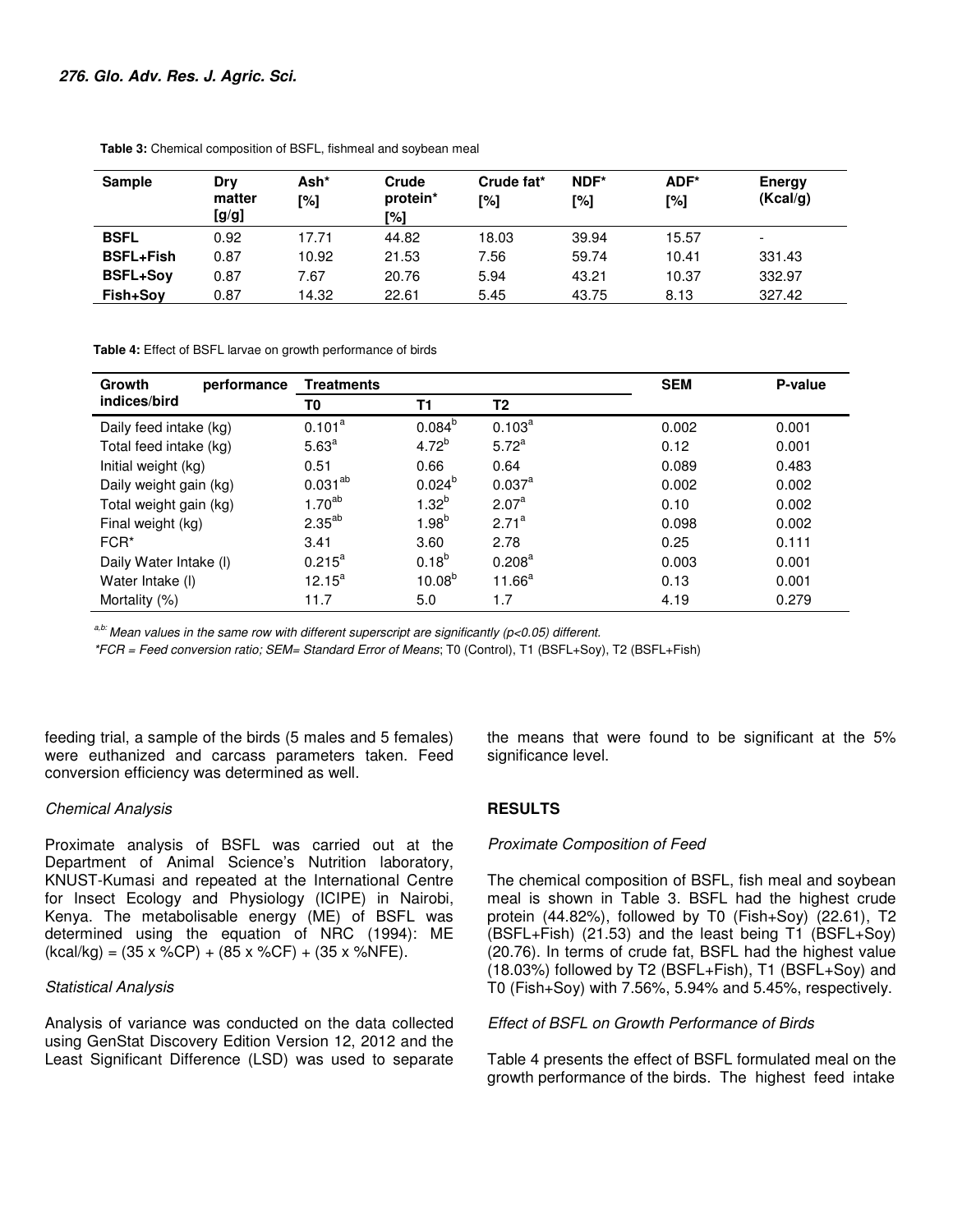| Carcass Indices (g)     | <b>Experimental Diets</b> |                     |                   | <b>SEM</b> | P-value |
|-------------------------|---------------------------|---------------------|-------------------|------------|---------|
|                         | T0                        | T1                  | T2                |            |         |
| Live weight             | $3002^a$                  | 2290 <sup>b</sup>   | $3100^a$          | 740.00     | 0.0001  |
| <b>Bled weight</b>      | 2930 <sup>a</sup>         | 2230 <sup>b</sup>   | 3000 <sup>a</sup> | 680.00     | 0.0001  |
| Defeathered weight      | $2840^a$                  | 2100 <sup>b</sup>   | 2820 <sup>a</sup> | 630.00     | 0.0001  |
| Heart weight            | $11.25^{ab}$              | $9.75^{b}$          | $12.75^a$         | 0.85       | 0.0669  |
| Liver weight            | $66.5^a$                  | $44.5^{b}$          | $69.13^{a}$       | 4.67       | 0.0019  |
| Shank weight            | 104.88 <sup>ab</sup>      | $94.38^{b}$         | $113.13^{a}$      | 4.87       | 0.0414  |
| Head weight             | $67.13^{a}$               | $51.25^{b}$         | $67.63^{a}$       | 2.00       | 0.0001  |
| Neck weight             | $162.38^{a}$              | 143.38 <sup>b</sup> | $168.3^{a}$       | 5.34       | 0.0096  |
| Full gizzard weight     | $68.25^a$                 | $48.13^{b}$         | $62.38^{a}$       | 2.53       | 0.0001  |
| Empty gizzard weight    | $45.38^{a}$               | $34.13^{b}$         | $45.88^{a}$       | 1.66       | 0.0001  |
| Full intestines weight  | $143.25^a$                | $117.13^{ab}$       | $123.88^{a}$      | 7.67       | 0.0065  |
| Empty intestines weight | 81.88                     | 77.88               | 71.88             | 5.58       | 0.4563  |
| Abdominal fat weight    | 35.13                     | 45.13               | 41.32             | 3.73       | 0.1849  |
| Dressed weight          | 2430 <sup>a</sup>         | 1670 <sup>b</sup>   | $2360^a$          | 680.00     | 0.0001  |

 **Table 5:** Effect of BSFL on carcass parameters of birds

 *a, b: Mean values in the same row with different superscript are significantly (p < 0.05) different. SEM= Standard error of means* 

 **Table 6:** Effect of BSFL on primal cuts of birds

| Primal cuts/bird/g | <b>Dietary Treatments</b> |                  |                  | <b>SEM</b> | P-value |
|--------------------|---------------------------|------------------|------------------|------------|---------|
|                    | T0                        | Τ1               | T2               |            |         |
| Wings              | $264^{ab}$                | 181 <sup>b</sup> | $270^a$          | 19.00      | 0.0761  |
| Thighs             | 323 <sup>a</sup>          | $204.5^{b}$      | 313 <sup>a</sup> | 16.83      | 0.0268  |
| <b>Drumsticks</b>  | 345                       | 275              | 354              | 40.12      | 0.4230  |
| <b>Back</b>        | 508                       | 348.5            | 429.5            | 41.72      | 0.1570  |
| <b>Breast</b>      | 809 <sup>a</sup>          | $491.5^{b}$      | 708 <sup>a</sup> | 76.1       | 0.1237  |

*a, b: Mean values in the same row with different superscript are significantly (p<0.05) different. SEM= Standard Error of Means* 

was recorded fromT2 (BSFL+ Fish) (5.72kg) and the control group had the highest water intake (12.15 l). Total feed intake, daily feed intake, daily water intake and total water intake followed the same trend. Treatment T0 (control) and T2 (BSFL+Fish) were significantly ( $p < 0.05$ ) better than T1 (BSFL+Soy) in terms of the above parameters. In terms of total weight gain and final weight, T2 (BSFL+Fish) was superior ( $p < 0.05$ ) to T1 (BSFL+Soy) but statistically ( $p > 0.05$ ) similar to the control. However, there were no significant ( $p > 0.05$ ) differences between the treatments with respect to feed conversion ratio (FCR) and mortality rate (Table 4).

# *Effect of BSFL on Carcass Parameters of Birds*

There were significant ( $p < 0.05$ ) differences among treatments in all carcass parameters measured except for empty intestine and abdominal fat weights (Table 5). Consistently, T1 (BSFL+Soy) was significantly (p<0.05) lower than T0 (control) and T2 (BSFL+Fish) for live weight, bled weight, defeathered weight, liver weight, head weight, neck weight, full and empty gizzard weights and dressed weight. Statistically, T2 (BSFL+Fish) was better  $(p < 0.05)$ than T1 (BSFL+Soy) for heart weight and liver weight. For full intestine weight, the control  $(T_0)$  was statistically (p < 0.05) superior to T2 (BSFL+Fish) (Table 5).

# *Effect of BSFL on Primal Cuts of Birds*

Wings, breast and thigh weights were significantly ( $p <$ 0.05) influenced by BSFL but not for drumstick, and back weights (Table 6). Birds fed with T1 (BSFL+Soy) had relatively lower (p< 0.05) wings compared to those fed with T2 (BSFL+Fish). With respect to thigh and breast weights,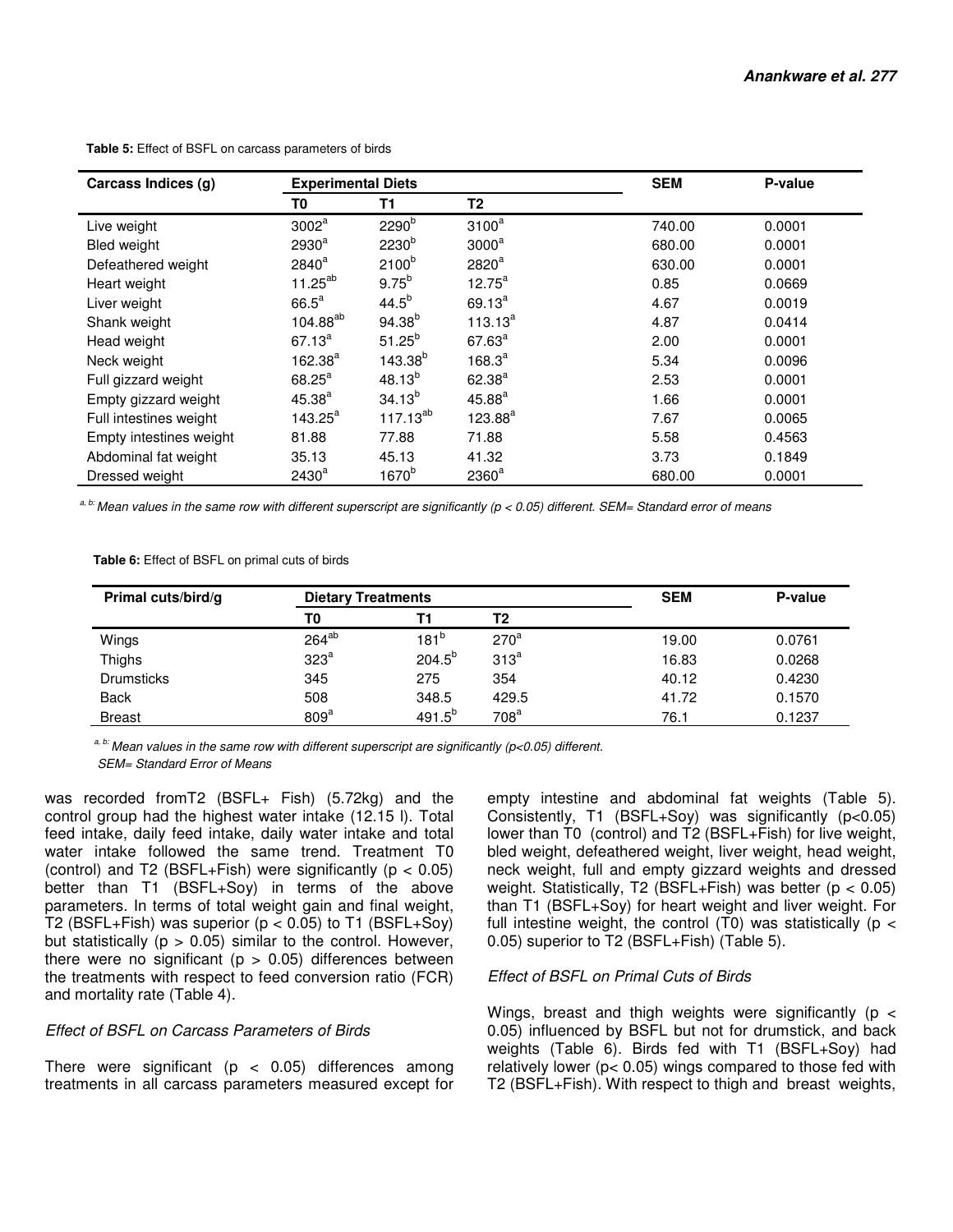| Haematological            | <b>Experimental Diets</b> |              |                      | <b>SEM</b> | P-value |
|---------------------------|---------------------------|--------------|----------------------|------------|---------|
| indices                   | T0                        | Τ1           | T <sub>2</sub>       |            |         |
| HCT (%)                   | 31.6                      | 30.92        | 30.66                | 0.96       | 0.7761  |
| $Hb$ (g/dl)               | 10.9                      | 9.86         | 9.65                 | 0.32       | 0.4930  |
| MCH(pg)                   | 40.5                      | 42.14        | 40.93                | 0.68       | 0.2294  |
| $MCHC$ (g/dl)             | 32.24                     | 31.89        | 31.45                | 0.28       | 0.1642  |
| MCV (fl)                  | $125.5^{b}$               | $132.19^{a}$ | 129.98 <sup>ab</sup> | 1.63       | 0.0267  |
| RBC (x10 <sup>9</sup> /I) | 1.90                      | 2.35         | 2.37                 | 0.24       | 0.0310  |
| WBC $(x10^9/l)$           | 2.59 <sup>a</sup>         | $2.32^{b}$   | $2.29^{b}$           | 0.064      | 0.0076  |

 **Table 7a:** Effect of BSFL on haematology of birds

a, b: Mean values in the same row with different superscript are significantly (p < 0.05) different. HCT=Haematocrit, Hb=Haemoglobin, MCH=Mean cell haemoglobin, MCHC=Mean cell haemoglobin concentration, MCV=Mean cell volume, RBC=Red blood cells, WBC=White blood cell, pg=pictogram, g/ld=gram per decilitre, l=litre, fl=Femtolitre, %=Percentage, SEM= Standard error of means.

 **Table 7b:** Effect of BSFL on haematology of birds

| Haematological<br><b>indices</b> | <b>Experimental Diets</b> |                       |                       | <b>SEM</b> | P-value |
|----------------------------------|---------------------------|-----------------------|-----------------------|------------|---------|
|                                  | T0                        | Τ1                    | T2                    |            |         |
| PLT (ul)                         | 1875 <sup>ab</sup>        | $2500^a$              | 1000 <sup>b</sup>     | 490.23     | 0.0868  |
| LYM (%)                          | 78.91                     | 74.81                 | 75.0                  | 2.31       | 0.3833  |
| MXD(%)                           | 16.71                     | 20.46                 | 19.91                 | 1.74       | 0.2804  |
| <b>NEUT (%)</b>                  | 4.13                      | 4.73                  | 5.09                  | 0.81       | 0.6992  |
| RDWcv (%)                        | $16.19^{a}$               | $13.96^{b}$           | $17.55^{\circ}$       | 0.65       | 0.0030  |
| $LYM$ (ul)                       | $211437.5^a$              | 172887.5 <sup>b</sup> | 170987.5 <sup>b</sup> | 8571.65    | 0.0044  |
| MXD (ul)                         | 43325                     | 47875                 | 45900                 | 4702.97    | 0.7923  |
| NEUT (ul)                        | 10725                     | 11100                 | 11912.5               | 2071.09    | 0.9180  |

a, b: Mean values in the same row with different superscript are significantly ( $p < 0.05$ ) different. SEM= Standard error of means, PLT (ul)= Platelets, LYM (%)= relative (%) content of lymphocytes, LYM (ul)= the absolute content of lymphocytes, MXD (%)= relative (%) content of mixture, MXD (ul)= the absolute content of the mixture, NEUT (%)= relative (%) content of neutrophils, NEUT (ul)= the absolute content of neutrophils, RDWcv (%)= the relative distribution width of red blood cells by volume, coefficient of variation

T1 (BSFL+Soy) was statistically ( $p < 0.05$ ) lower than the control and T2 (BSFL+Fish) which were similar.

# *Effect of BSFL on Haematology of Birds*

Values recorded for haematology were not significantly (p > 0.05) different among treatments except for white blood cells (WBC) and mean cell volume (MCV) (Table 7a). For WBC, BSF larvae-supplemented treatments (T1 and T2) were significantly ( $p < 0.05$ ) lower than the control (T0) and in terms of MCV, T1 (BSFL+Soy) was significantly ( $p <$ 0.05) higher than the control (Table 7a).

The mean levels of absolute content of lymphocytes showed that, the highest value was recorded in the control with 211437.500ul. Significant differences were recorded among the treatments with respect to the absolute content of platelets (Table 7b). The T1 (BSF+Soy) was significantly (p<0.05) lower than the control and T2 (BSFL+Fish) which had the highest value for relative distribution width, RDWcv (%). The mean values of the other indices measured were not significantly ( $p > 0.05$ ) different.

# **DISCUSSION**

The crude protein of BSFL was the highest and T1 (BSFL+Soy) the lowest. The crude protein of BSFL as recorded per the analysis was higher than dried black soldier fly (*Hermetia illucens*) meal (42% crude protein and 35% fat) as recorded by Newton *et al.*(1977). The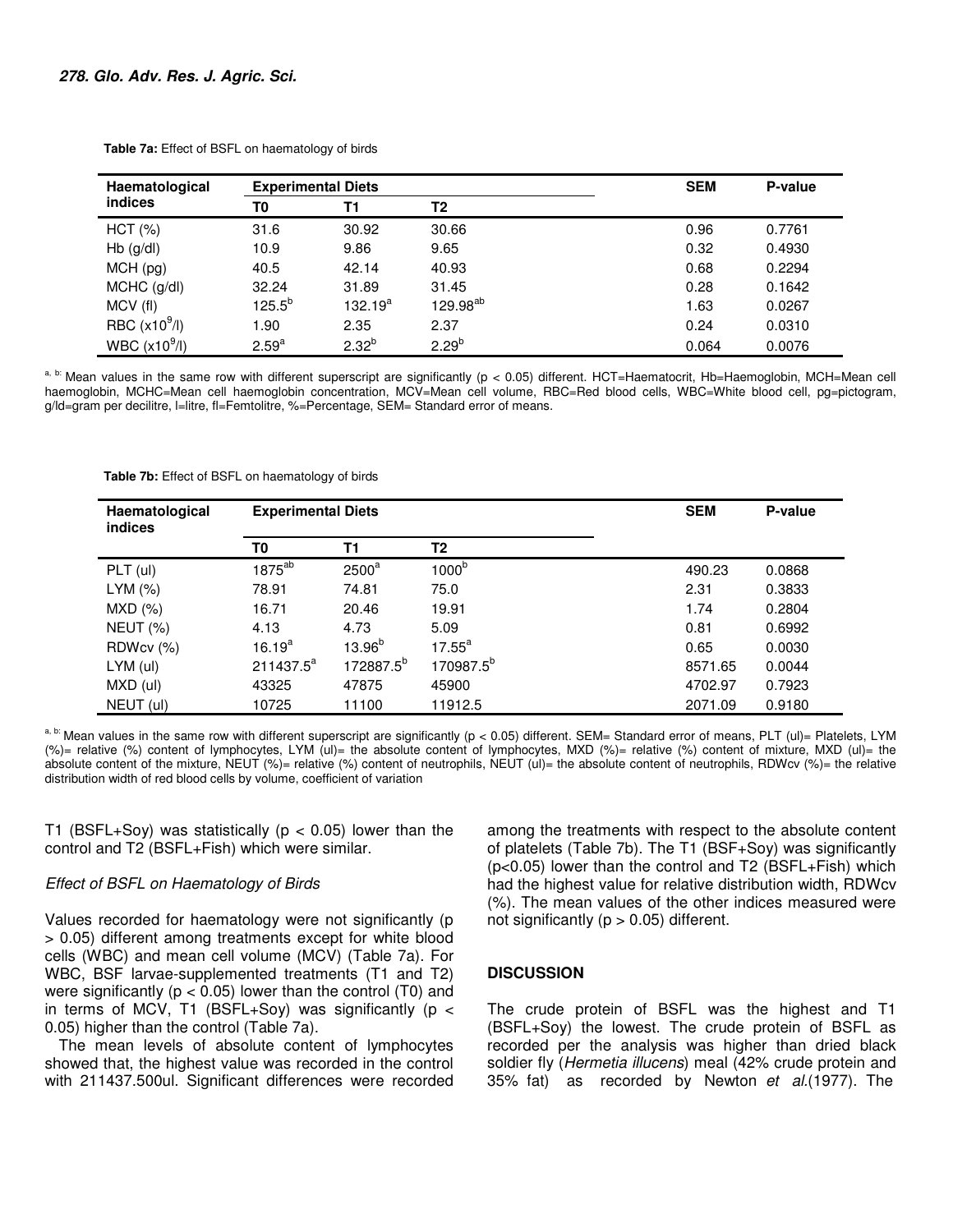differences may be attributable to the differences in the diets of the maggots. However, our crude protein value (44.8%) compares favourably with the 45.2% reported by Hale (1973). Dry matter and ash values for BSFL were greater than the other formulations. This contradicts the findings of Newton *et al.* (1977) who reported that the dry matter and ash values for soybean were significantly (p<0.05) higher than the larval diet.

The highest feed intake was recorded from T2 (BSFL+ Fish) and the control recorded the highest water intake. The high feed intake might be due to the increased palatability of the BSFL and the fish meal. Generally, there is a high correlation between feed intake and water intake. So, it was surprising that, the highest feed intake was recorded from T2 (BSFL+Fish) whilst the highest water intake was recorded in the control. From metabolic point of view, the fibre, proteins and fatty acids in the control enhanced water intake by the birds compared to the T2 (BSFL+Fish). Then again, the components of the control T0 (Fish+Soy) tends to be denser than the T2 (BSFL+Fish) hence, a likely reason for the increased water intake (Lott *et al.,* 2003). In terms of total weight gain and final weight, T2 (BSFL+Fish) was superior to T1 (BSFL+Soy) but statistically similar to the control. The findings of this study corroborate the findings of other researchers. For instance, Pretorius (2011) reported that house fly larvae meal supplementation in a three-phase feeding system significantly increased average broiler total feed intake, cumulative feed intake, and average daily gain when compared with commercial corn-soy oil cake meal diet. Hwangbo *et al.,* (2009) performed studies using diets containing 5, 10, 15, or 20% maggots fed to broilers, to determine their effects on growth performance and carcass quality. The results showed that feeding diets containing 10 to 15% maggots improved carcass quality and growth performance of broiler chickens. Atteh and Ologbenla (1993) and Bamgbose (1999) concluded that inclusion rates greater than 10% in the diet of broilers decreased intake and performance, perhaps due to the darker colour of the meal, which may be less appealing to chickens.

Consistently, T1 (BSFL+Soy) produced significantly lower live bird weight, bled weight, defeathered weight, liver weight, head weight, neck weight, full and empty gizzard weights and dressed weight than T0 (control) and T2 (BSFL+Fish). The effect of maggot meal on carcass characteristics of broiler chickens was reported by Teguia et al. (2002). They observed that broilers fed maggot meal diets had carcass quality that were similar to the control, and the liver and gizzard increased in size, but no signs of toxicity were observed. Indeed, none of the numerous studies on maggots as animal feed has revealed any health problems (Sheppard and Newton, 1999). In feeding broilers, nutritional factors such as the protein and

energy content of feed can greatly affect carcass characteristics and fat accumulation (Leenstra, 1989). The T1 (BSF+Soy) had poor carcass characteristics because it had the least protein, fat and energy contents.

Wings, breast and thigh weights were influenced by BSFL meal but not for drumstick, and back weights. Birds fed with T1 (BSFL+Soy) had relatively lower wings compared to those fed with T2 (BSFL+Fish). With respect to thigh and breast weights, T1 (BSF+Soy) was lower than the control and T2 (BSFL+Fish), both of which were similar. This might be attributable to the poor nutritional composition of T1 (BSFL+Soy). However, Awoniyi *et al*. (2003) observed that maggot meal supplementation had no significant influence on dressing percentage and breast muscle weights. Besides, Hwangbo *et al.* (2009) reported that birds from the groups that received maggot supplementation showed significantly higher dressing percentage, breast muscle, and thigh muscle (presented as a ratio to carcass weight) than the control group. The observed discrepancies between this work and that of the Awoniyi *et al*., (2003) and Hwangbo *et al.* (2009) may be due to the fact that, whereas they did partial replacement (supplemented the feeds), our trials had total replacement of soy in one treatment and fishmeal in the other.

All the haematological parameters measured fell within the normal physiological ranges of haematological components of broilers. Similar results were reported by Aeangwanich *et al.,* (2004). The mean levels of absolute content of lymphocytes was highest in the control. This probably improved the immune system of birds fed this meal since lymphocytes determine the specificity of the immune response to infectious microorganisms and other foreign substances. This should have reduced mortalities in the birds fed on the control diet, unfortunately, the control recorded the highest mortality.

# **CONCLUSION**

Black Soldier Flies (BSFs) are abundant in Ghana. These insects do not transmit diseases and so they do not pose any health threat to man as house flies do. These convenient converters of waste can also be employed in the sanitation industry to degrade municipal waste and at the same time generate cheap protein that can be used in the feed industries. BSF larvae are capable of outcompeting larvae of other flies and so this could be wisely used to prevent the proliferation of other fly species in public wastes. BSFL that are reared on household wastes (fruits and leftover food) can also be consumed by man. Furthermore, decomposed waste can serve as a rich organic manure for the production of vegetable and ornamental crops. The use of BSFL for decomposing